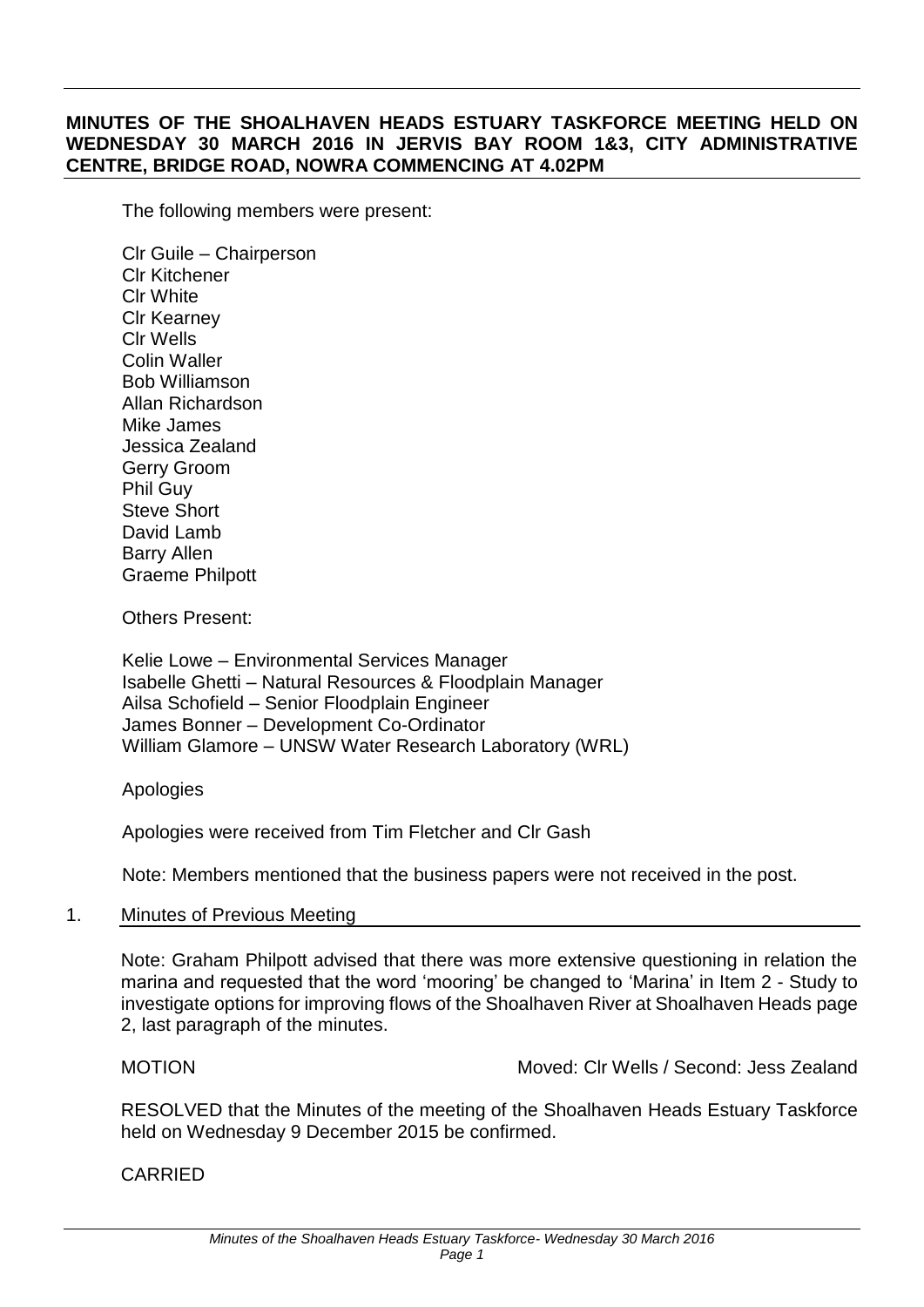## 2. Presentation

William Glamore – UNSW WRL, provided a PowerPoint presentation outlining the findings of the investigated options for improving flows of the Shoalhaven River at Shoalhaven Heads.

# **REPORT OF GENERAL MANAGER**

# **PLANNING AND DEVELOPMENT**

3. Study to investigate options for improving flows of the Shoalhaven River at Shoalhaven Heads-update File 9825E

MOTION: Moved: David Lamb / Second: Jessica Zealand

### RECOMMENDED that:

- a) The Shoalhaven Heads Estuary Taskforce recommends through the creation of a permanent or a semi-permanent non–navigable river entrance at Shoalhaven Heads as it is the only way in which river flow and the maintenance of an essentially marine environment can be established at the Heads.
- b) The Shoalhaven Heads Estuary Taskforce concludes that the permanent opening would increase the amenity, recreational environment and economic development of the community and the NSW tourism initiative of the Grand Pacific Drive.
- c) A memo from Dr Will Glamore on the additional investigation be included as an appendix to the report 'Management Options for improving flows of the Shoalhaven River at Shoalhaven Heads'.
- d) Dr William Glamore be invited to a public meeting at Shoalhaven Heads to present the findings of his report.
- e) A brochure be sent to all Shoalhaven Heads residents and be placed on Council's internet outlining and incorporating the findings of the report by Dr Will Glamore and the Taskforce's recommendation for a semi-permanent non–navigable river entrance at Shoalhaven Heads.
- f) A media release be organised to present the findings of the report and clearly highlight the needs for Federal and private enterprise funding and include the Taskforce recommendation relating to the permanent or a semi-permanent non– navigable river entrance at Shoalhaven Heads.
- g) Progress on the status of implementation of the recommendations of the report be presented to the Shoalhaven Heads Estuary Taskforce and to Council on a regular basis through its Natural Resources and Floodplain Management Committee
- h) That members of the Taskforce be thanked for their active contributions to this study.

## CARRIED

Note: Clr White, Kearney and Wells left the meeting the time being 5.16pm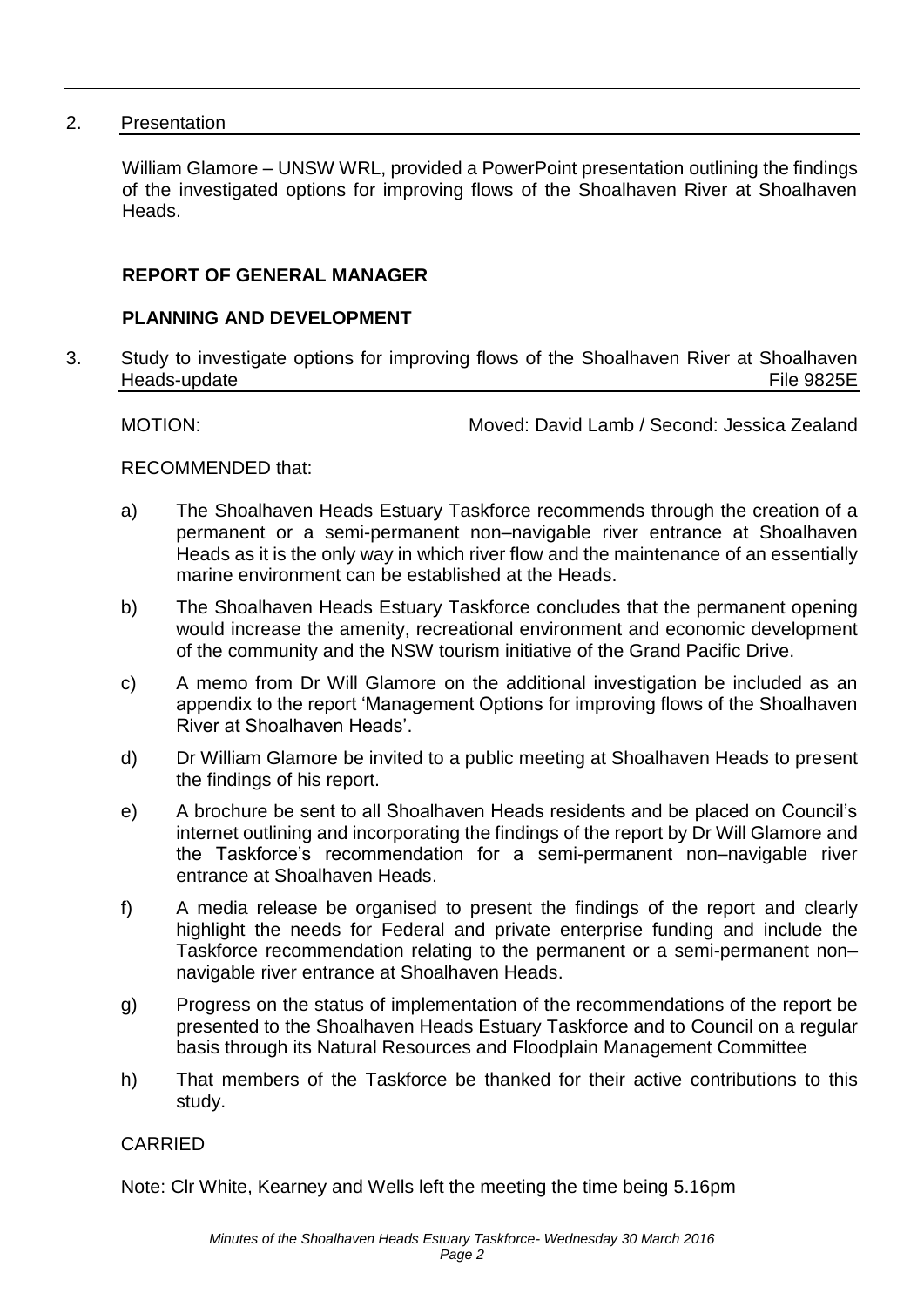## 4. Boat Building Factory and Boat Mooring Facilities - 1178 Comerong Island Rd, Numbaa -<br>File DA84/2166 Lot 2 DP 1077521

MOTION: Moved: Consent

RESOLVED that the report regarding the Boat Building Factory and Boat Mooring Facilities - 1178 Comerong Island Rd, Numbaa be received for information.

CARRIED

# **GENERAL BUSINESS**

5. Additional Item – Request for Additional Sand Adjacent to the Children's Play Area

File 2358E

Jess Zealand advised that the Community Forum discussed the sand being relocated to create beach area on a trial basis as the limited amenities for children include grass and mud. It was suggested that clean sand could be dropped in front of the play area and then monitored how long it stays for. She also stated the mangroves have started to establish there. It was mentioned that when the entrance is open, people are happy and when it is closed it becomes unattractive. Isabelle Ghetti mentioned that next time the dry notch is maintained sand could be placed in front of the playground. The cost of carting it there and it is unsure how long the sand would stay there for and this will need to be monitored. Isabelle advised that the recent survey of the notch indicated that maintenance works are not required. Next time maintenance works are required (and the transport of sand is affordable), Isabelle will contact the community and organise a trial.

6. Additional Item – Surveying over the Christmas Period File 45866E

Jessica Zealand noticed over the Christmas period there was a gentleman who told her he was surveying the erosion control behind the sand flat behind the pontoon along River Rd Reserve and he discussed secondary boating channels. Jessica requested if Council has any available additional information on this survey. It was suggested that this work could have been undertaken by Roads and Maritime Services as Council Staff were unaware of the work.

7. Additional Item – Holiday Haven Occupation & Entrance state File 41490E

Clr Guile noted that Kevin Sullivan (Tourist Parks Manager) had advised him that Holiday Haven Parks were ahead of budget. Clr Guile was hopeful that the Shoalhaven Heads Tourism was still thriving.

MOTION: Moved: Consent

RESOLVED that a report on the Council Caravan Park usage at Shoalhaven Heads be provided to the next meeting by the Manager – Business and Property, in order to assess if the state of the entrance (open/closed) impacts on the tourists numbers.

## CARRIED